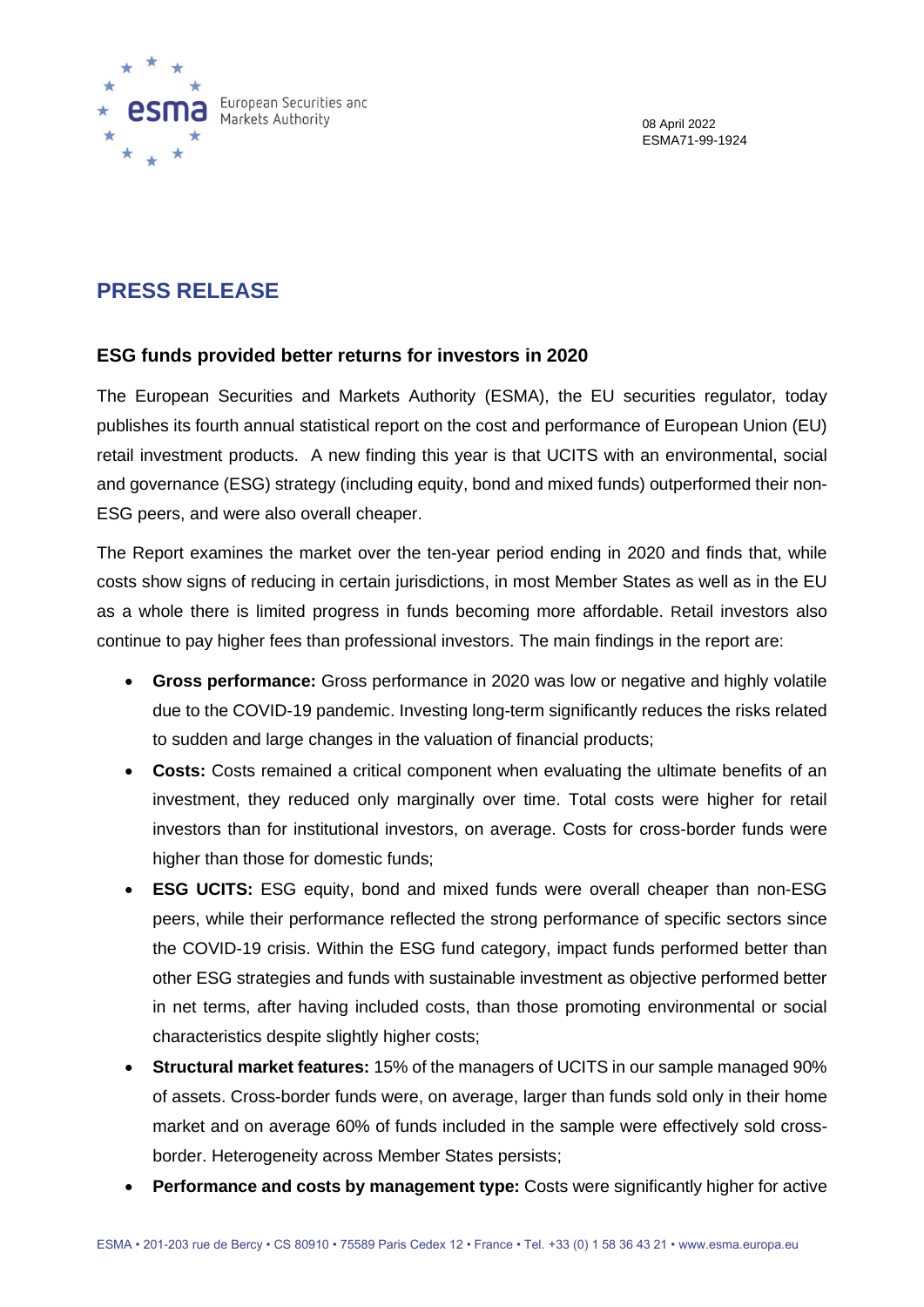

UCITS than for passive funds and ETFs. ETF UCITS performance was in line with that of other passive UCITS investing in similar assets;

- **Retail AIFs:** In 2020, retail investors accounted for only 13% of the total Net Asset Value (NAV) in the EU AIF market. As for UCITS, the annualised monthly gross and net performance across the main retail AIFs fund types, significantly decreased compared with 2019. A full costs analysis could not be carried out due to the unavailability of data on cost composition; and
- **Structured Retail Products:** Total costs were largely attributable to entry costs and varied substantially by country and by pay-off type, but they did not depend on issuance size or underlying type.

Compared with the 2021 edition, this report includes additional analysis on cross-border funds, showing that these, on average, are more expensive than national funds mainly due to distribution costs, and that there is a concentration of funds' assets across few asset managers. New features this year include more information about UCITS following ESG strategies, analysis on the performance of retail AIFs and the study of performance and costs of SRPs based on Packaged Retail Investment and Insurance Products' Key Information Documents (PRIIPs KID).

This report provides consistent EU-wide information on cost and performance of retail investment products. It also demonstrates the relevance of disclosure of costs to investors, as required by the MiFID II, UCITS and PRIIPs rules. Asset managers and investment firms are reminded to act at all times in the best interest of investors, as laid down in MiFID II, and the UCITS and AIFM Directives.